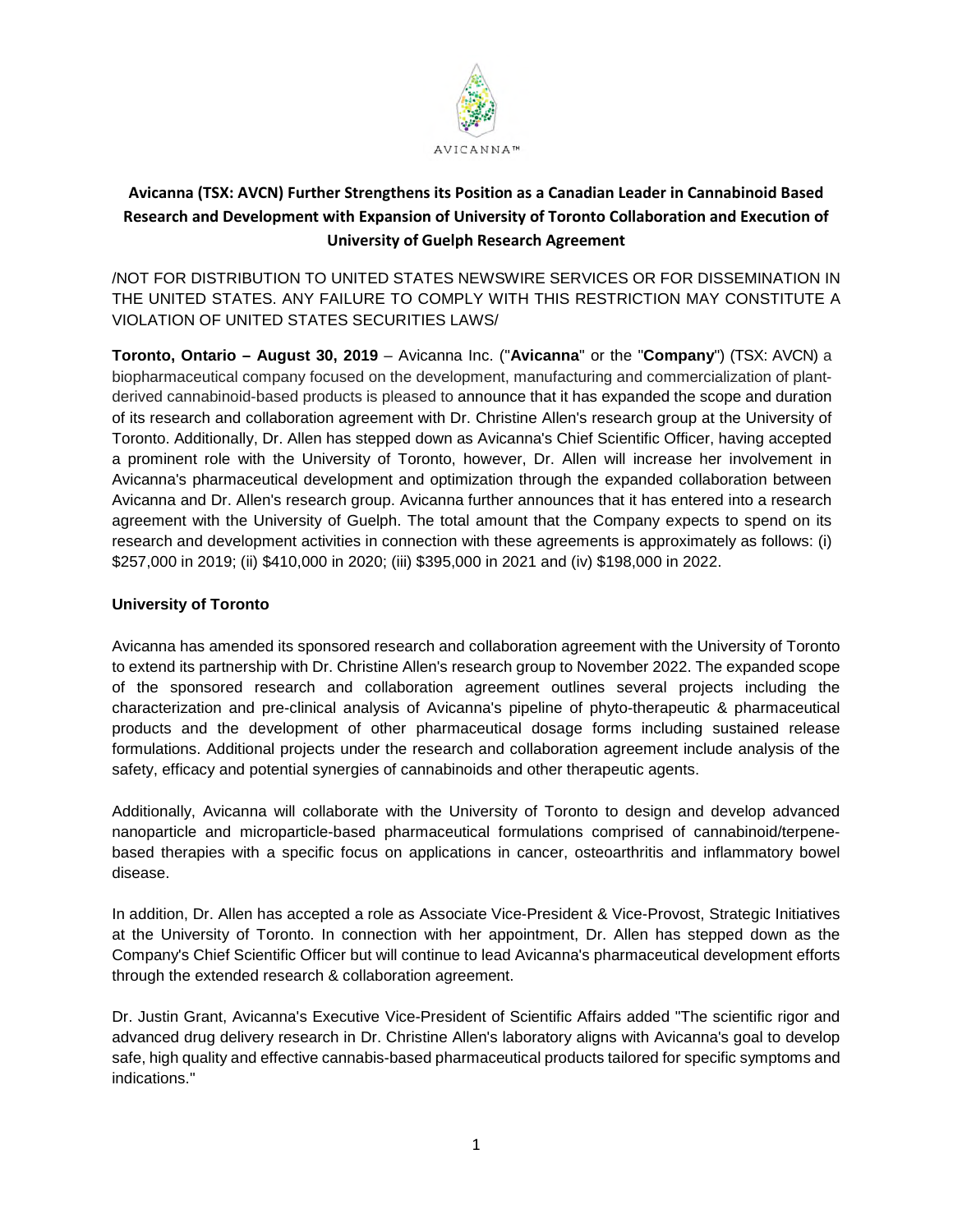

"I would like to take this opportunity to thank Dr. Christine Allen for her leadership in the establishment of our research and development practices, which now extend globally across four active laboratories, and the completion of several product categories including derma-cosmetics, phyto-therapeutic and specific pharmaceuticals. As we proceed to the next stage, which is commercialization, we are grateful to have Dr. Allen's continued support in development of the more advanced pharmaceutical products where she is a world-renowned expert." said Aras Azadian, Chief Executive Officer of Avicanna.

Dr. Allen commented, "My laboratory is delighted to continue to work with Avicanna and remains committed to the evidence-based development of advanced dosage forms of cannabinoids with targeted safety and efficacy profiles."

## **University of Guelph**

Avicanna has entered into a research agreement (the "**Research Agreement**") with the University of Guelph for a project to be performed by Dr. Max Jones, Associate Professor, Department of Plant Agriculture, as principal investigator. Dr. Jones has been involved in the development of Avicanna's long term genetics and breeding program over the past six (6) months. The program is focused on the stabilization of unique commercial strains, long term selective breeding programs to develop genetics with increased efficiency and also increased expression and characterization of rare cannabinoids. The project to be performed under the Research Agreement is expected to provide genetic analysis of Avicanna's cultivars to provide a genetic "fingerprint" for each cultivar and determine their relative relationships (i.e. genetic distance) to one another. Additionally, Dr. Jones' group is hopeful to produce polyploid plants for Avicanna's breeding program and establish and optimize tissue culture and micropropagation methods that can be utilized in Avicanna's cultivation sites in Colombia. All research data and research reports created under the Research Agreement will remain the sole property of Avicanna, however, Avicanna has granted a license to the University of Guelph to use such reports and data for research and academic purposes. The study is expected to be completed in two (2) phases and will continue for a period of one (1) year from the date the University of Guelph obtains a permit from Health Canada to import certain plant material from the Company's subsidiaries in Colombia. The cost of the study is expected to be approximately \$59,360.

Aras Azadian, the Company's Chief Executive Officer, stated "As a leading company focused on research and development and intellectual property development in the cannabinoid industry, we believe it is imperative to have this evidence-based philosophy in all of our business units including our cultivation projects, and its genetics and seed programs. With this collaboration we aim to ensure that Avicanna is prepared for the future of this emerging industry by staying ahead of the curve through our advanced genetic development and breeding programs."

## **About Avicanna**

Avicanna is an Ontario corporation focused on the development, manufacturing and commercialization of plant-derived cannabinoid-based products through its two main business segments, cultivation and research and development.

Avicanna's two majority-owned subsidiaries, Sativa Nativa S.A.S. and Santa Marta Golden Hemp S.A.S., both located in Santa Marta, Colombia are the base for Avicanna's cultivation activities. These two